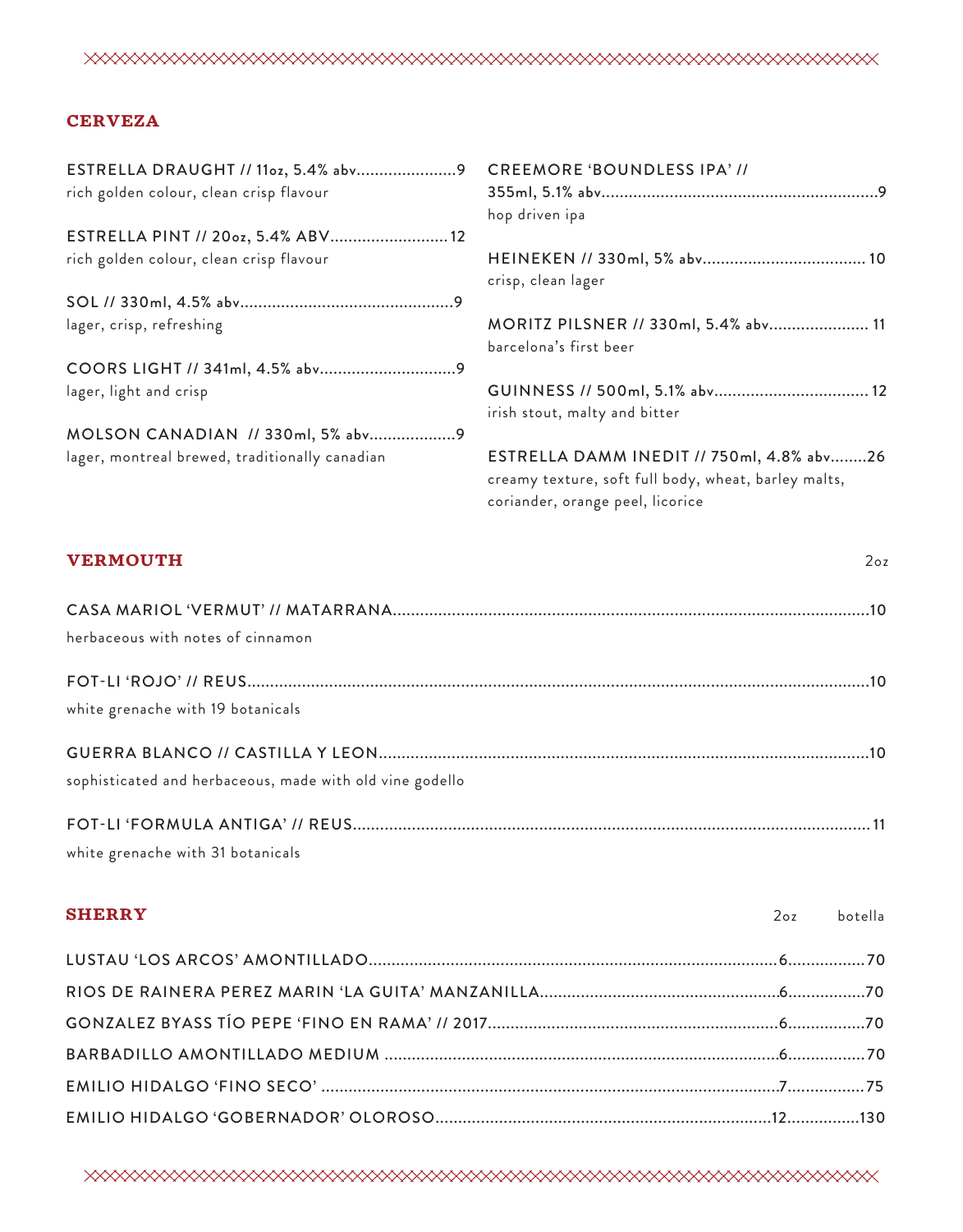| <b>SHERRY</b> | 2oz botella |
|---------------|-------------|
|               |             |
|               |             |
|               |             |
|               |             |
|               |             |

# **PEDRO XIMENEZ** OXFORD PEDRO XIMENEZ VIEJA COSECHA 1970......................................................................8................140 TORO ALBALÁ DON PEDRO XIMENEZ GRAN RESERVA COSECHA 1990................................9................190 TORO ALBALÁ DON PEDRO XIMENEZ CONVENTO SELECCIÓN 1973....................................22..............550 TORO ALBALÁ DON PEDRO XIMENEZ OLD VINE 1968.............................................................23............. 584 TORO ALBALÁ DON PEDRO XIMENEZ CONVENTO SELECCIÓN 1965...................................26............. 685 TORO ALBALÁ DON PEDRO XIMENEZ CONVENTO SELECCIÓN 1955...................................31..............805 TORO ALBALÁ DON PEDRO XIMENEZ CONVENTO SELECCIÓN 1929...................................38............. 975 1oz botella

#### **VINOS POR COPA**

| <b>CAVA-SPARKLING WINE</b>            | 5oz botella |  |
|---------------------------------------|-------------|--|
| xarel-lo, macabeo, parellada          |             |  |
| garnacha                              |             |  |
| chardonnay, pinot meunier, pinot noir |             |  |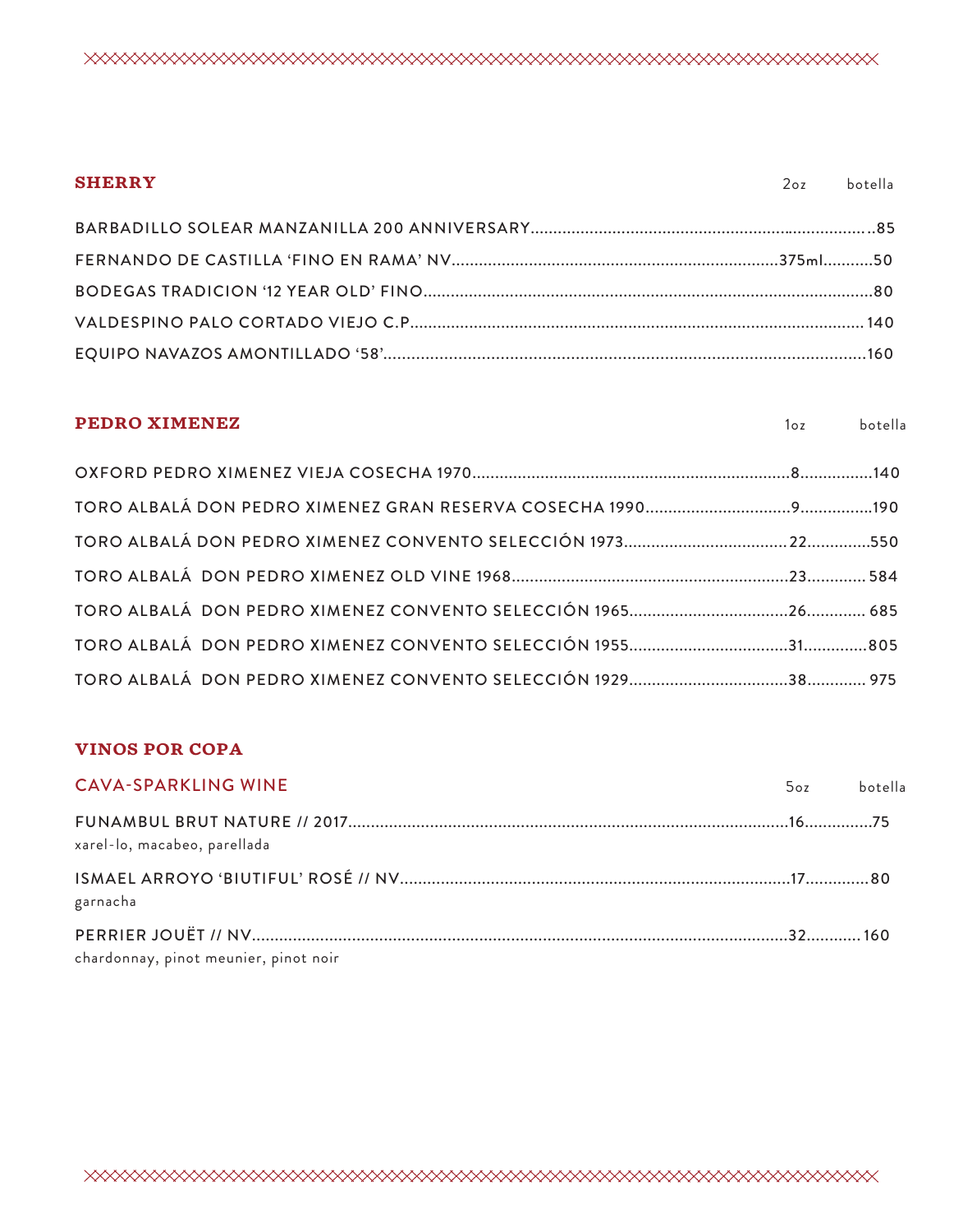| <b>VINOS POR COPA</b>                             | 5 <sub>oz</sub> | $1/2$ L   | botella |
|---------------------------------------------------|-----------------|-----------|---------|
| <b>VINO BLANCO - WHITE WINE</b>                   |                 |           |         |
| viura                                             |                 |           |         |
| verdejo                                           |                 |           |         |
| chardonnay                                        |                 |           |         |
| albarino                                          |                 |           |         |
| albarin blanco                                    |                 |           |         |
| pero ximen, moscatel                              |                 |           |         |
| <b>VINO ROSADO - ROSÉ WINE</b>                    |                 | 5oz 1/2 L | botella |
| prieto picudo                                     |                 |           |         |
| <b>VINO DE NARANJA - ORANGE WINE</b>              | 5oz             | $1/2$ L   | botella |
| viura, verdejo, chardonnay                        |                 |           |         |
| <b>VINO TINTO - RED WINE</b>                      | 5 <sub>oz</sub> | $1/2$ L   | botella |
| garnacha                                          |                 |           |         |
| merlot, garnacha, tempranillo, cabernet sauvignon |                 |           |         |
| listan negre                                      |                 |           |         |
| garnacha, carignan, syrah, cabernet sauvignon     |                 |           |         |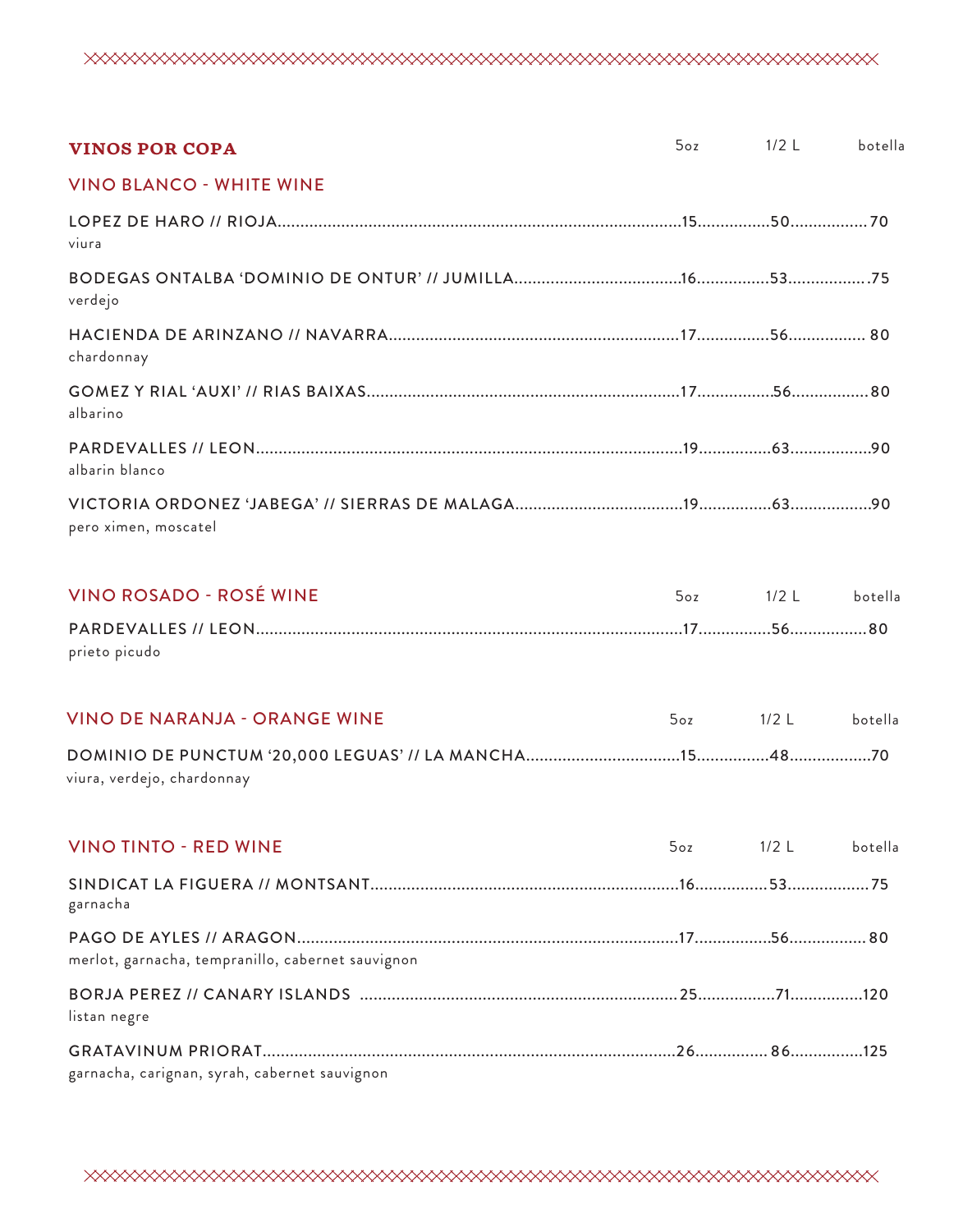

#### **SPARKLING WINE**

| <b>CAVA</b><br>xarel-lo, macabeo, parellada |  |
|---------------------------------------------|--|
| parellada, macabeo, xarel-lo                |  |
| pinot noir                                  |  |
| garnacha                                    |  |
| trepat, garnacha tinta                      |  |
| macabeo, xarel-lo, parellada                |  |

## CONCA DEL RIU ANOIA

| macabeo, xarel-lo, parellada             |  |
|------------------------------------------|--|
| macabeo, xarel-lo, parellada, monastrell |  |
| macabeo, xarel-lo, parellada, monastrell |  |
| macabeo, xarel-lo, parellada, monastrell |  |
| xarel-lo, paralleda                      |  |

## CORPINNAT

| xarel-lo, macabeo, parellada |  |
|------------------------------|--|
|                              |  |
| xarel-lo, macabeo, parellada |  |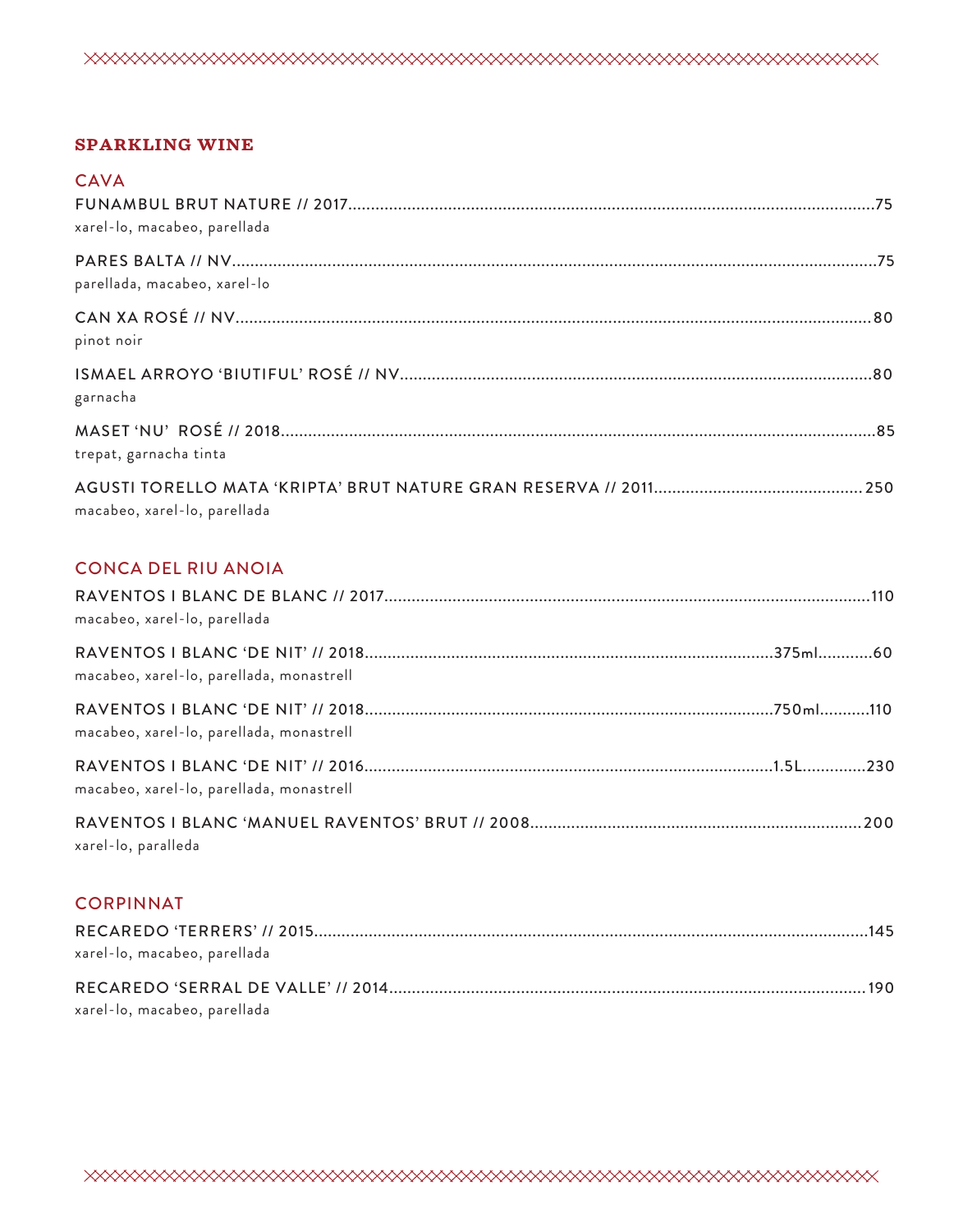#### **VINO BLANCO - WHITE WINE**

#### **BIERZO**

| godello |  |
|---------|--|
| godello |  |
| godello |  |

### **BIZKAIKO TXAKOLINA**

| hondarabbi zuri |  |
|-----------------|--|
| hondarabbi zuri |  |

## **CANARY ISLANDS**

| listan blanco    |  |
|------------------|--|
| forastera gomera |  |
| listan blanco    |  |

## **CANARY ISLANDS LANZAROTE**

| malvasia                       |  |
|--------------------------------|--|
| listan blanco, malvasia, diego |  |

#### **CALATAYUD**

| macabeo |  |
|---------|--|

## **CASTILLA Y LEON**

| verdejo |  |
|---------|--|

## **CEBREROS**

| albillo real |  |
|--------------|--|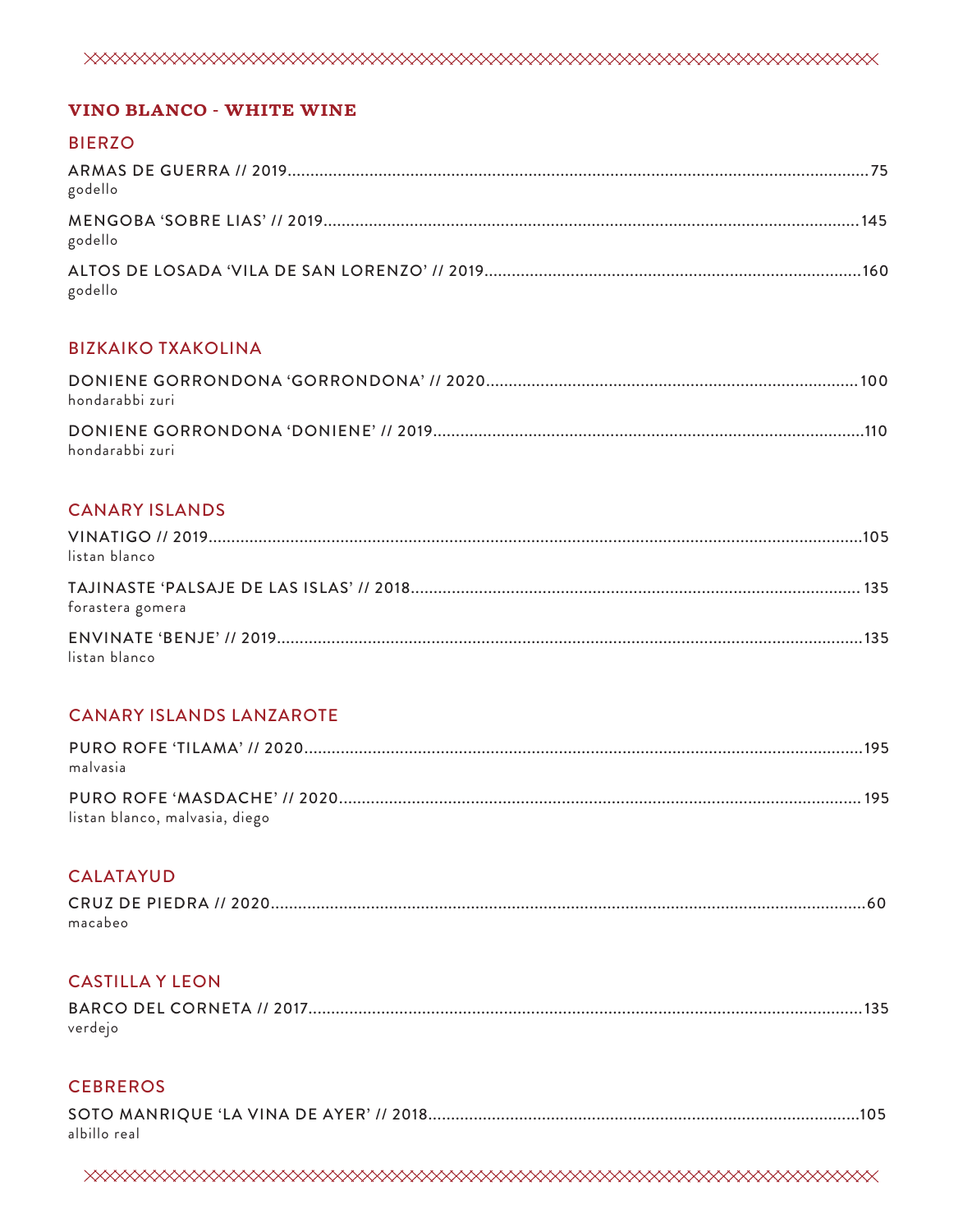| <b>VINO BLANCO - WHITE WINE</b> |
|---------------------------------|
| <b>COSTERS DEL SEGRE</b>        |
| chardonnay/viognier             |
| <b>GALICIA</b>                  |
| palomino                        |
| godello                         |
| <b>JUMILLA</b>                  |
| verdejo                         |
| <b>GETARKO TKAOLINA</b>         |
| hondarribi zuri, beltka         |
| <b>LA MANCHA</b>                |
| verdejo, sauvignon blanc        |
| chardonnay                      |
| <b>MONTERREI</b>                |
| dona blanca                     |
| <b>NAVARRA</b>                  |
| chardonnay                      |
| <b>PENEDÈS</b>                  |
| xarel-lo                        |
| xarel-lo                        |
| macabeo                         |
|                                 |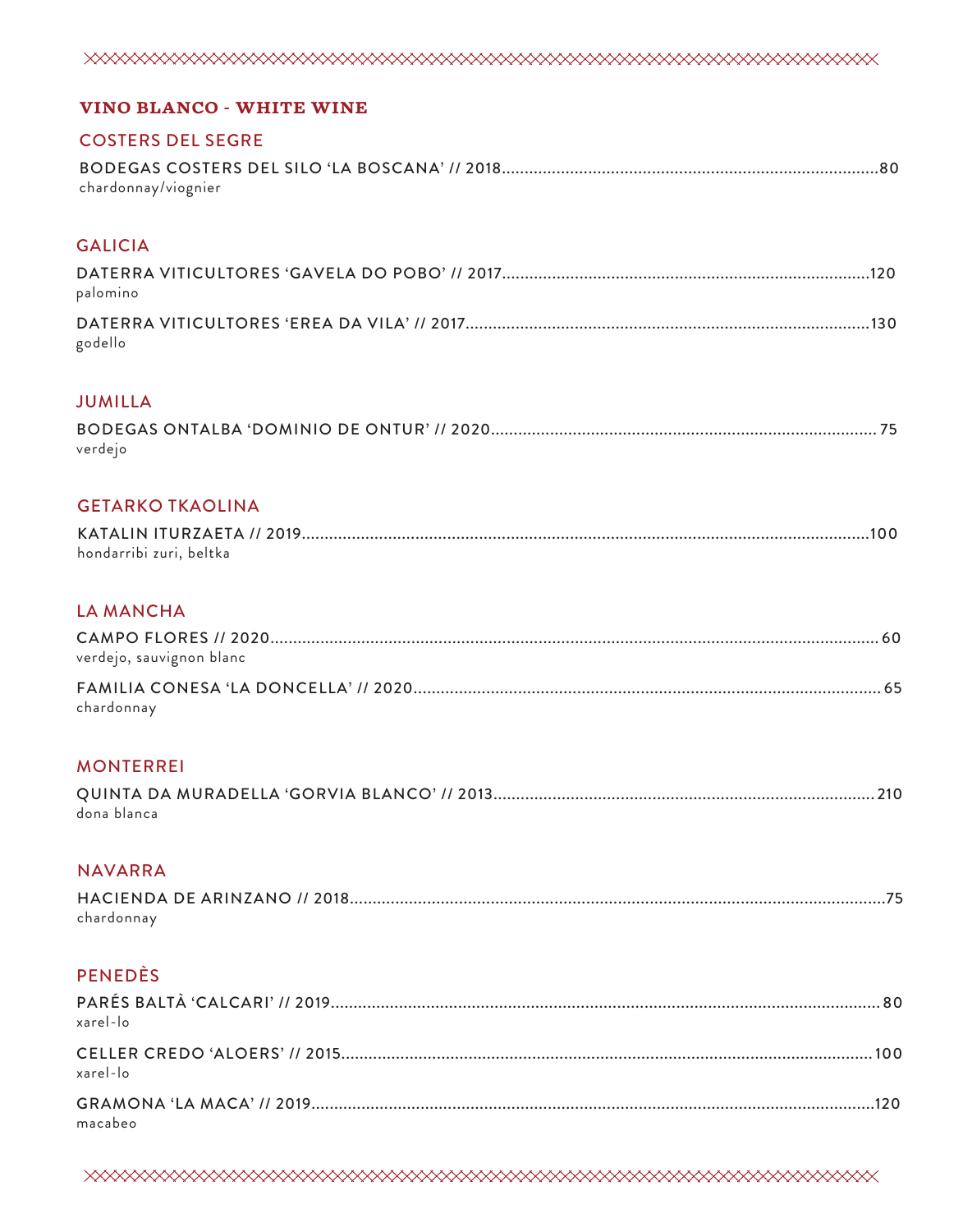## PRIORAT

| garnacha blanca, pedro ximénez          |  |
|-----------------------------------------|--|
| pedro ximénez, muscat d'alexandria      |  |
| garnacha blanca, pedro ximénez, macabeo |  |

# RÍAS BAIXAS

| albariño |  |
|----------|--|
| albariño |  |
| albariño |  |
| albariño |  |
| albariño |  |
| albariño |  |
| albariño |  |

## RIBEIRO

| treixedura |  |
|------------|--|

# RIOJA

| viura                                                           |  |
|-----------------------------------------------------------------|--|
| tempranillo blanco                                              |  |
| maturana blanco                                                 |  |
| viura                                                           |  |
| viura, malvasia, garnacha blanca, torrontes, tempranillo blanco |  |
| viura                                                           |  |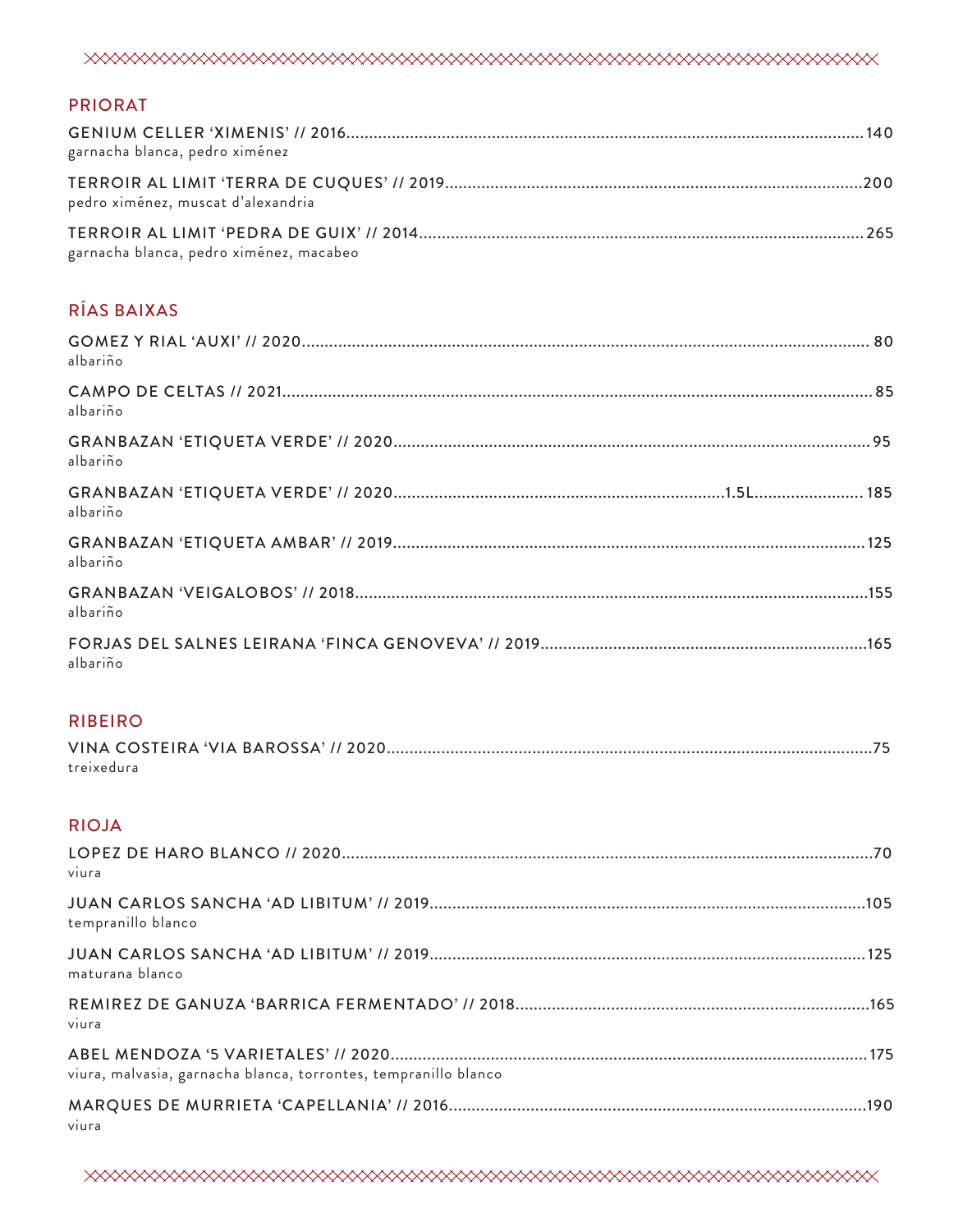

#### **VINO BLANCO - WHITE WINE**

# **RIOJA** viura

#### **RUEDA**

| verdejo |  |
|---------|--|
| verdejo |  |
| verdejo |  |

#### **SANLUCAR DE BARRAMEDA**

| palomino |  |
|----------|--|

## **SIERRAS DE MALAGA**

| pero ximen, moscatel |  |
|----------------------|--|

#### **VALDEORRAS**

| godello |  |
|---------|--|
| godello |  |
| godello |  |
| godello |  |

## **VINO ROSADO - ROSÉ WINE**

#### **CAMPO DE BORJAS**

| garnacha |  |
|----------|--|

#### **LA MANCHA**

| bobal |  |
|-------|--|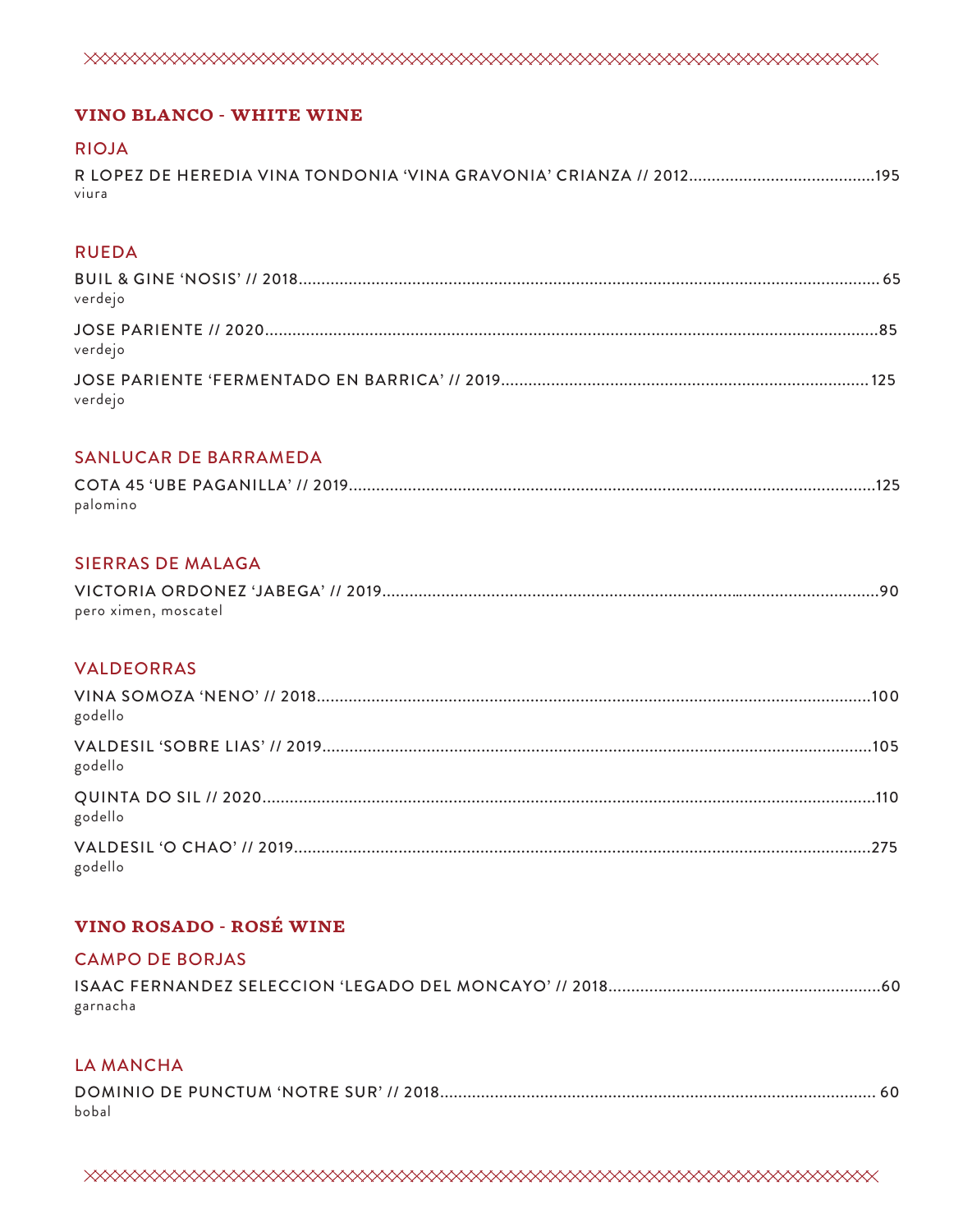| <b>LEON</b>                                       |
|---------------------------------------------------|
| prieto picudo                                     |
| <b>VINO DE NARANJA - ORANGE WINE</b>              |
| <b>LA MANCHA</b>                                  |
| viura, verdejo, chardonnay                        |
| <b>VINO TINTO - RED WINE</b>                      |
| <b>ARAGON</b>                                     |
| merlot, garnacha, tempranillo, cabernet sauvignon |
| garnacha                                          |
| <b>ALMANSA</b>                                    |
| garnacha tintorera, moravia agria                 |
| <b>BIERZO</b>                                     |
| mencia                                            |
| mencia                                            |
| mencia                                            |
| mencia                                            |
| mencia                                            |
| <b>BULLAS</b>                                     |
|                                                   |

tempranillo, monastrell

# CAMPO DEL BORJA

| garnacha |  |
|----------|--|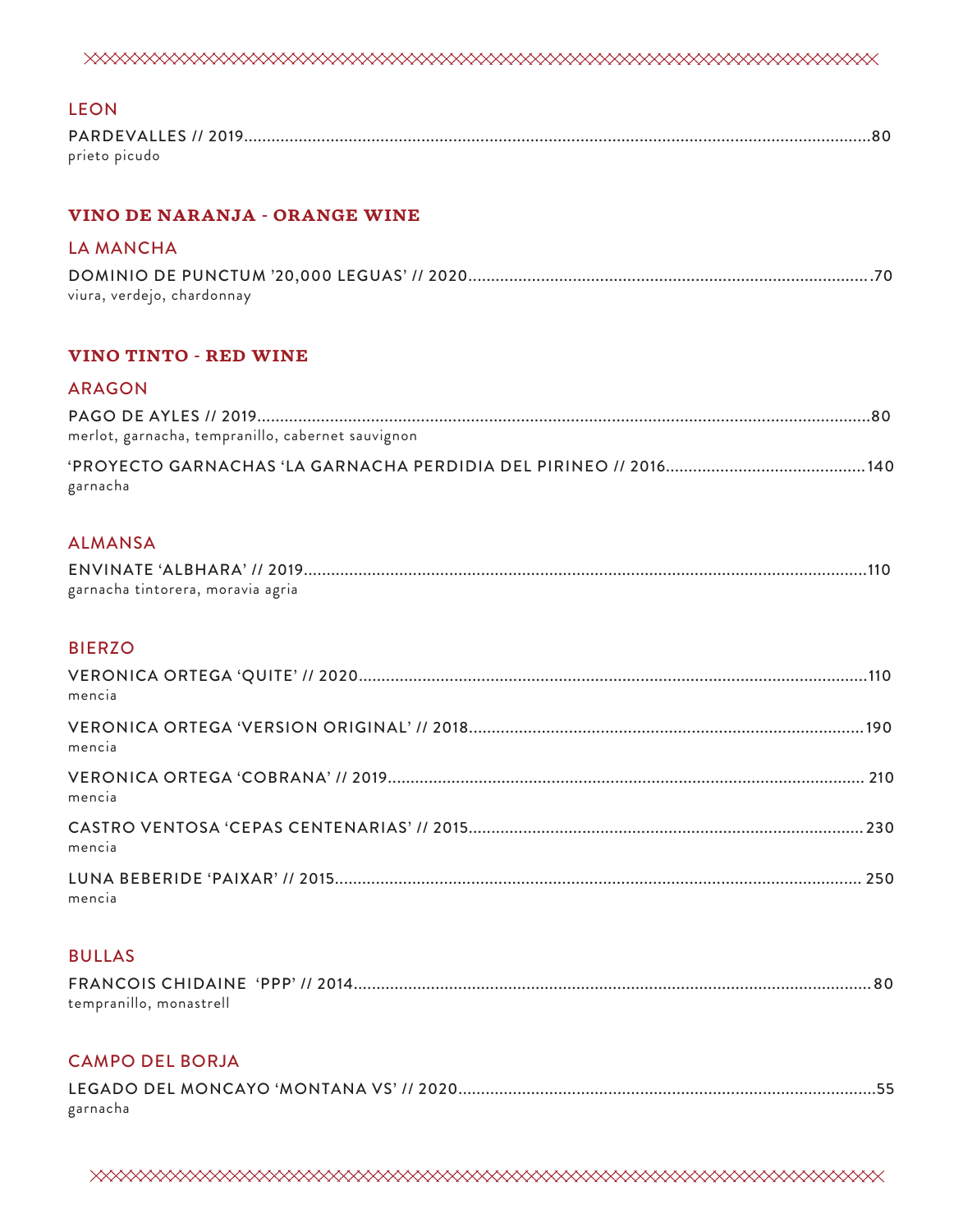

#### **VINO TINTO - RED WINE**

#### CANARY ISLANDS

| listan negro |  |
|--------------|--|
| listan negro |  |
| listan negro |  |

## CANARY ISLANDS LANZAROTE

| listan negro |  |
|--------------|--|

### CASTILLA Y LEON

| garnacha                   |  |
|----------------------------|--|
|                            |  |
| mencia, garnacha, palomino |  |

## CATALUNYA

| cabernet franc, cabernet sauvignon               |  |
|--------------------------------------------------|--|
| cabernet sauvignon, petit verdot, cabernet franc |  |

## **CEBREROS**

| garnacha |  |
|----------|--|

## COSTERS DEL SEGRE

| tempranillo, garnacha, syrah |
|------------------------------|

## GALICIA

| mencia                                         |  |
|------------------------------------------------|--|
|                                                |  |
| mouraton, mencia, garnacha tintorera, marenzao |  |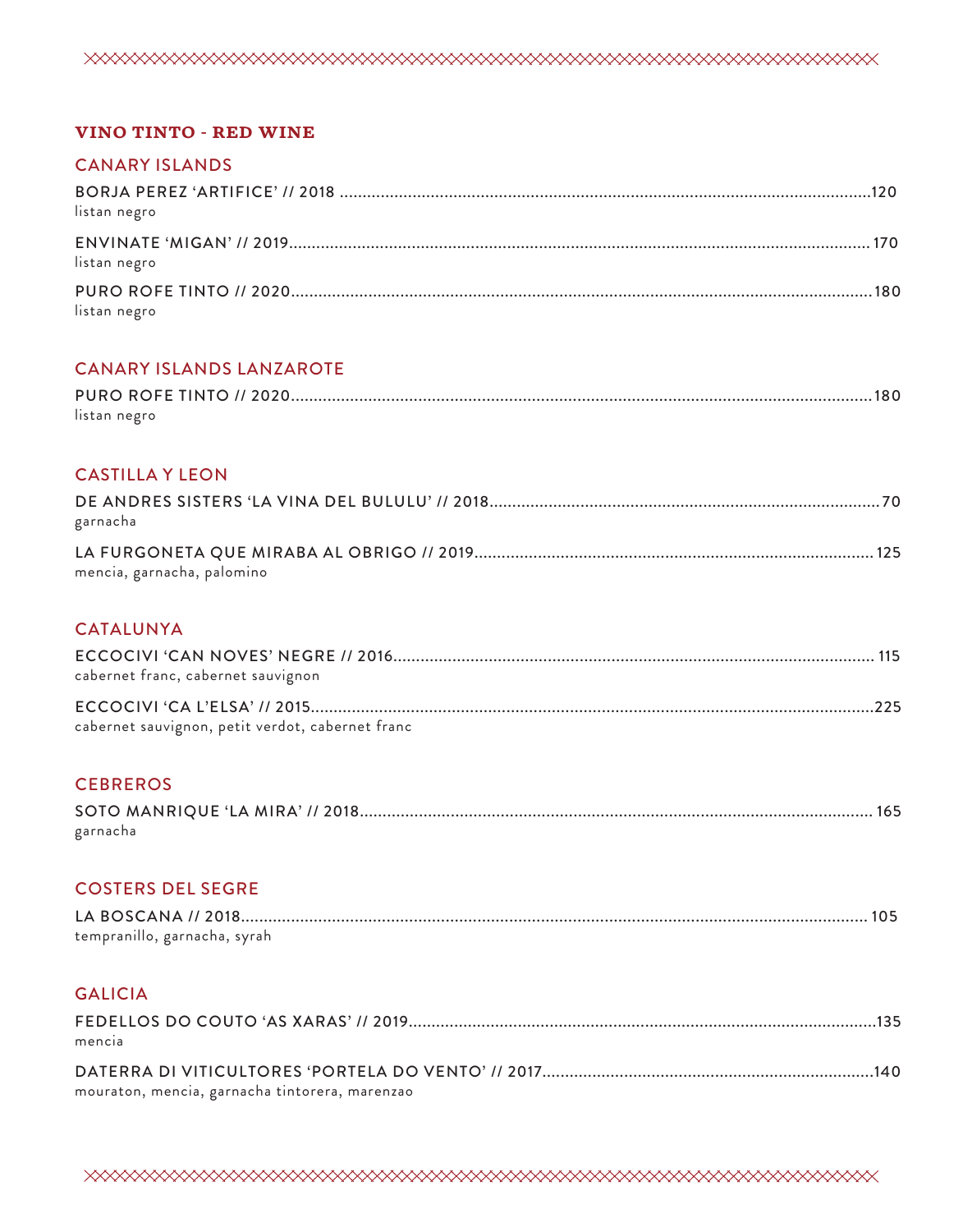|--|

## **JUMILLA**

| monastrell           |  |
|----------------------|--|
| monastrell           |  |
| garnacha             |  |
| monastrell, garnacha |  |

## **MADRID**

| garnacha |  |
|----------|--|
| garnacha |  |
| garnacha |  |

## **MALLORCA**

| manto negre |  |
|-------------|--|

## **MONTERREI**

| mencia, bastardo, garnacha tintorera |  |
|--------------------------------------|--|

## **MONTSANT**

| garnacha, carignan, ull de Ilbra |  |
|----------------------------------|--|
| garnacha                         |  |
| garnacha                         |  |
| garnacha                         |  |

#### **NAVARRA**

| garnacha, graciano |  |
|--------------------|--|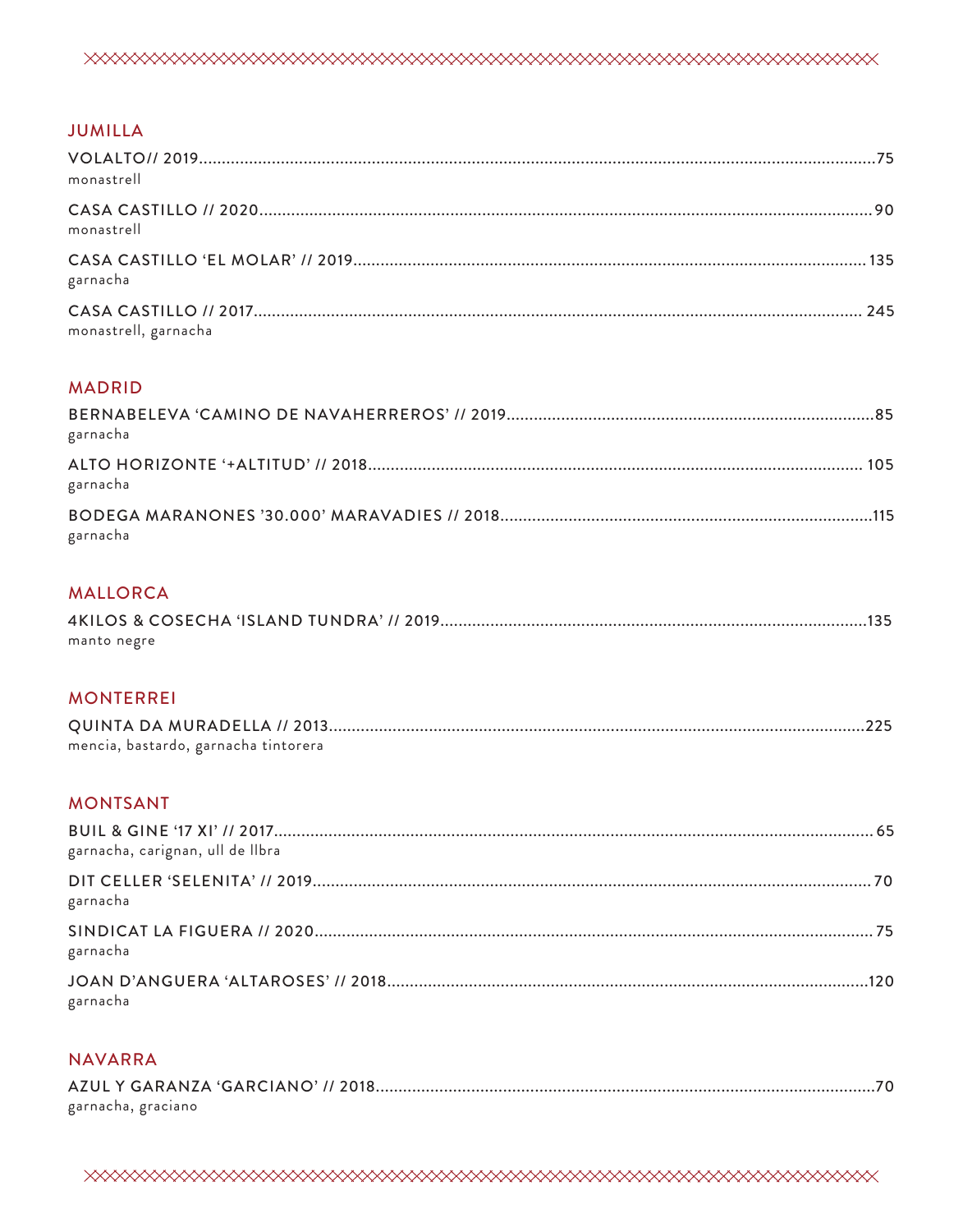#### **VINO TINTO - RED WINE**

#### **PENEDES**

| garnacha |  |
|----------|--|

#### **PRIORAT**

| garnacha, cariñena                            |  |
|-----------------------------------------------|--|
| garnacha, cariñena                            |  |
| garnacha, cariñena                            |  |
| garnacha, cariñena                            |  |
| garnacha, carignan, cabernet sauvignon, syrah |  |
| garnacha, cariñena, syrah                     |  |
| garnacha, cariñena                            |  |
| garnacha, cariñena                            |  |
| cariñena                                      |  |
| cariñena, garnacha                            |  |
| cariñena, garnacha                            |  |
| garnacha, cariñena, syrah, cabernet sauvignon |  |
| garnacha, cariñena, syrah, cabernet sauvignon |  |

## **RIAS BAIXAS**

| caino tinto, loueiro tinto |  |
|----------------------------|--|

#### **RIBERA DEL DUERO**

| tempranillo |  |
|-------------|--|
| tempranillo |  |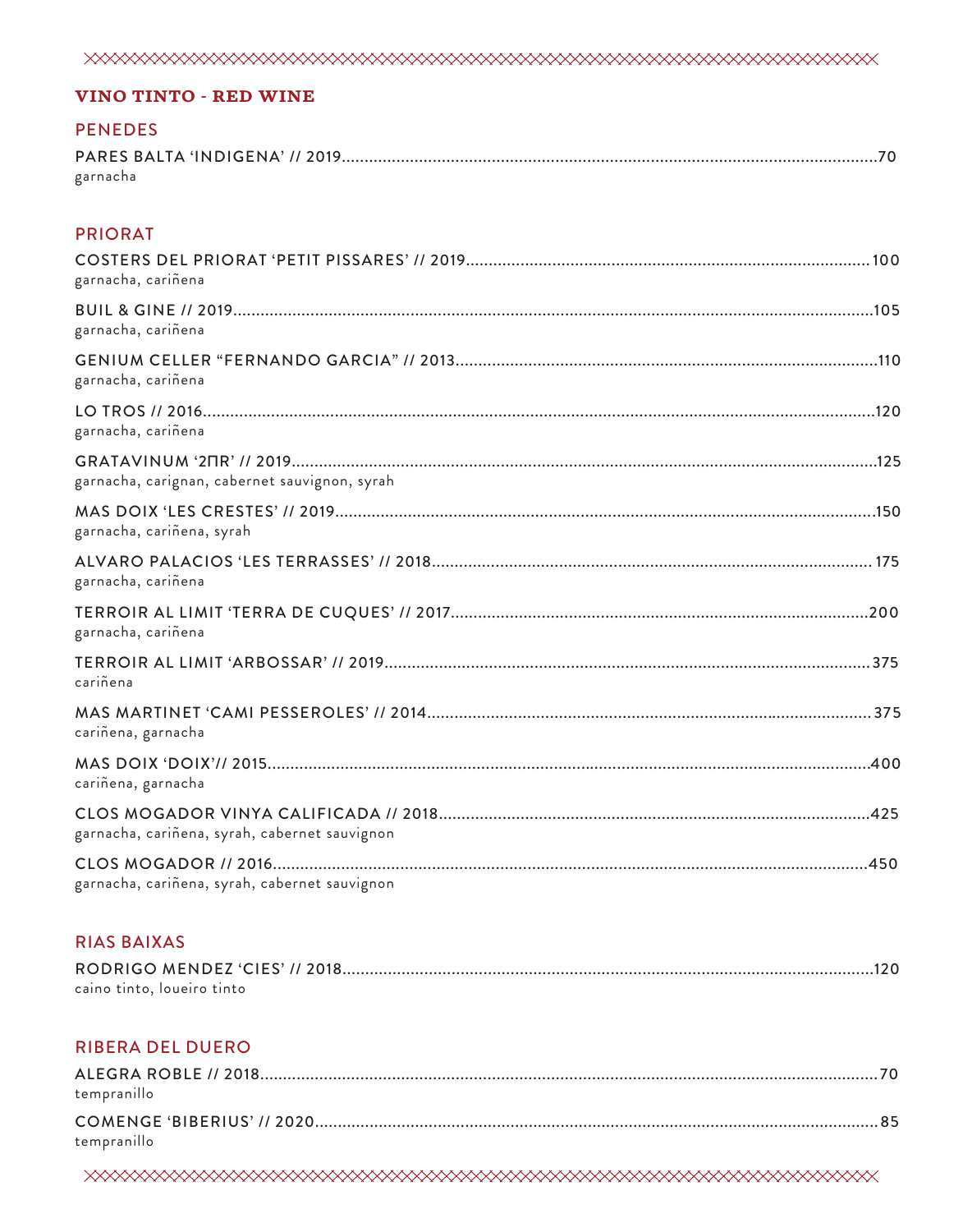| <b>RIBERA DEL DUERO</b>                                                                         |  |
|-------------------------------------------------------------------------------------------------|--|
| tempranillo                                                                                     |  |
| tempranillo                                                                                     |  |
| tempranillo                                                                                     |  |
| tempranillo                                                                                     |  |
| tempranillo                                                                                     |  |
| tempranillo                                                                                     |  |
| tempranillo                                                                                     |  |
| tempranillo                                                                                     |  |
| tempranillo                                                                                     |  |
| tempranillo                                                                                     |  |
| tempranillo                                                                                     |  |
| tempranillo, cabernet sauvignon, malbec, merlot                                                 |  |
| tempranillo, cabernet sauvignon, malbec, merlot tempranillo, cabernet sauvignon, malbec, merlot |  |
| tempranillo, cabernet sauvignon, malbec, merlot tempranillo, cabernet sauvignon, malbec, merlot |  |
| tempranillo, cabernet sauvignon, malbec, merlot                                                 |  |
| tempranillo, cabernet sauvignon, malbec, merlot                                                 |  |
|                                                                                                 |  |

# RIBEIRA SACRA

| mencia, brancellao, mouratón |  |
|------------------------------|--|
|                              |  |
| mencia, brancellao, mouratón |  |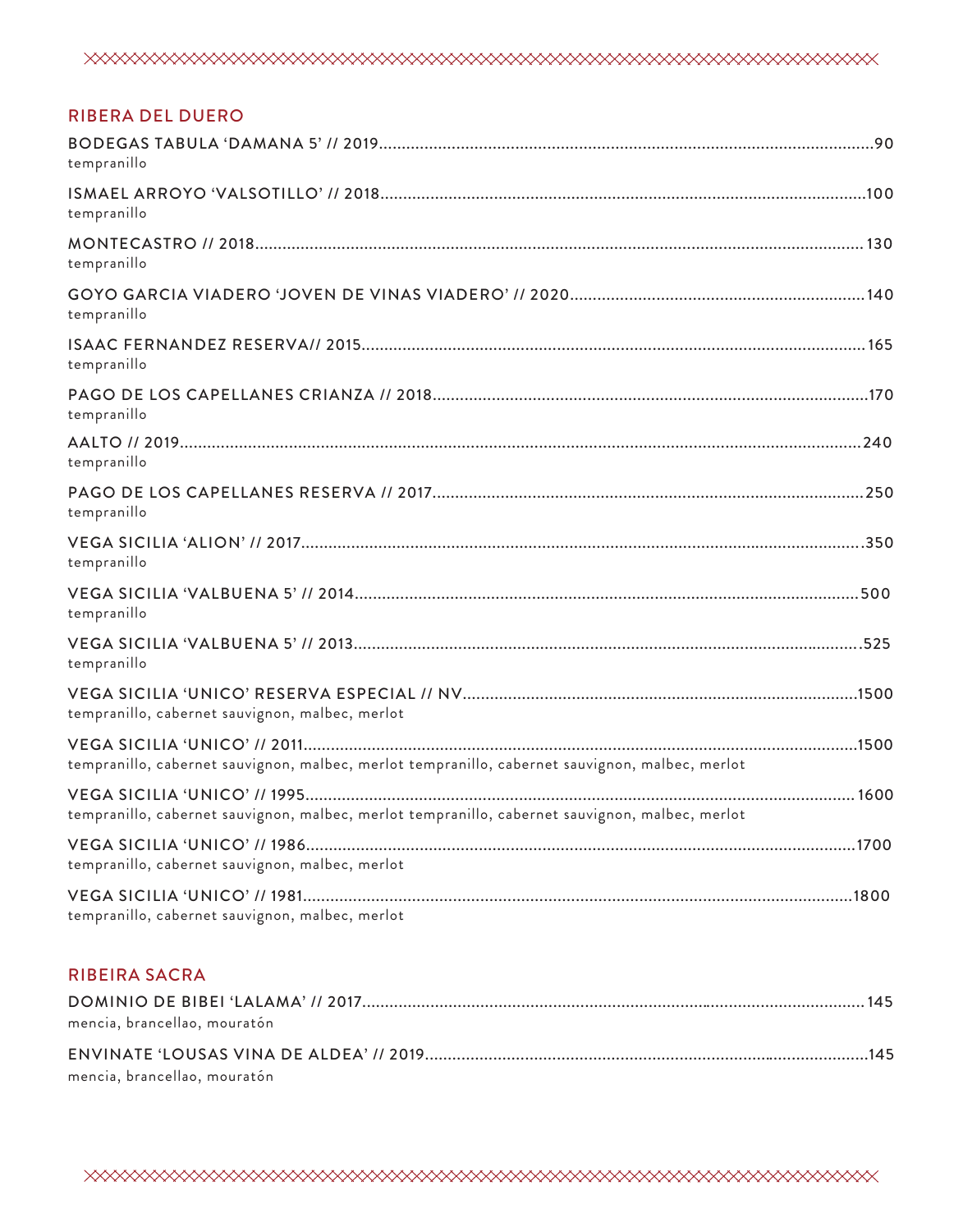

## **VINO TINTO - RED WINE**

## RIOJA

| tempranillo                              |  |
|------------------------------------------|--|
| tempranillo                              |  |
| tempranillo, graciano                    |  |
| tempranillo, mazuelo, graciano           |  |
| tempranillo, graciano, garnacha          |  |
| tempranillo, graciano, mazuelo           |  |
| maturana tinta                           |  |
| graciano                                 |  |
| tempranillo mazelo, graciano             |  |
| garnacha                                 |  |
| tempranillo, garnacha                    |  |
| tempranillo, graciano                    |  |
| tempranillo, garnacha, graciano, mazuelo |  |
| tempranillo                              |  |
| tempranillo and others                   |  |
| tempranillo                              |  |
| tempranillo                              |  |
| tempranillo                              |  |
| tempranillo, graciano, mazuela           |  |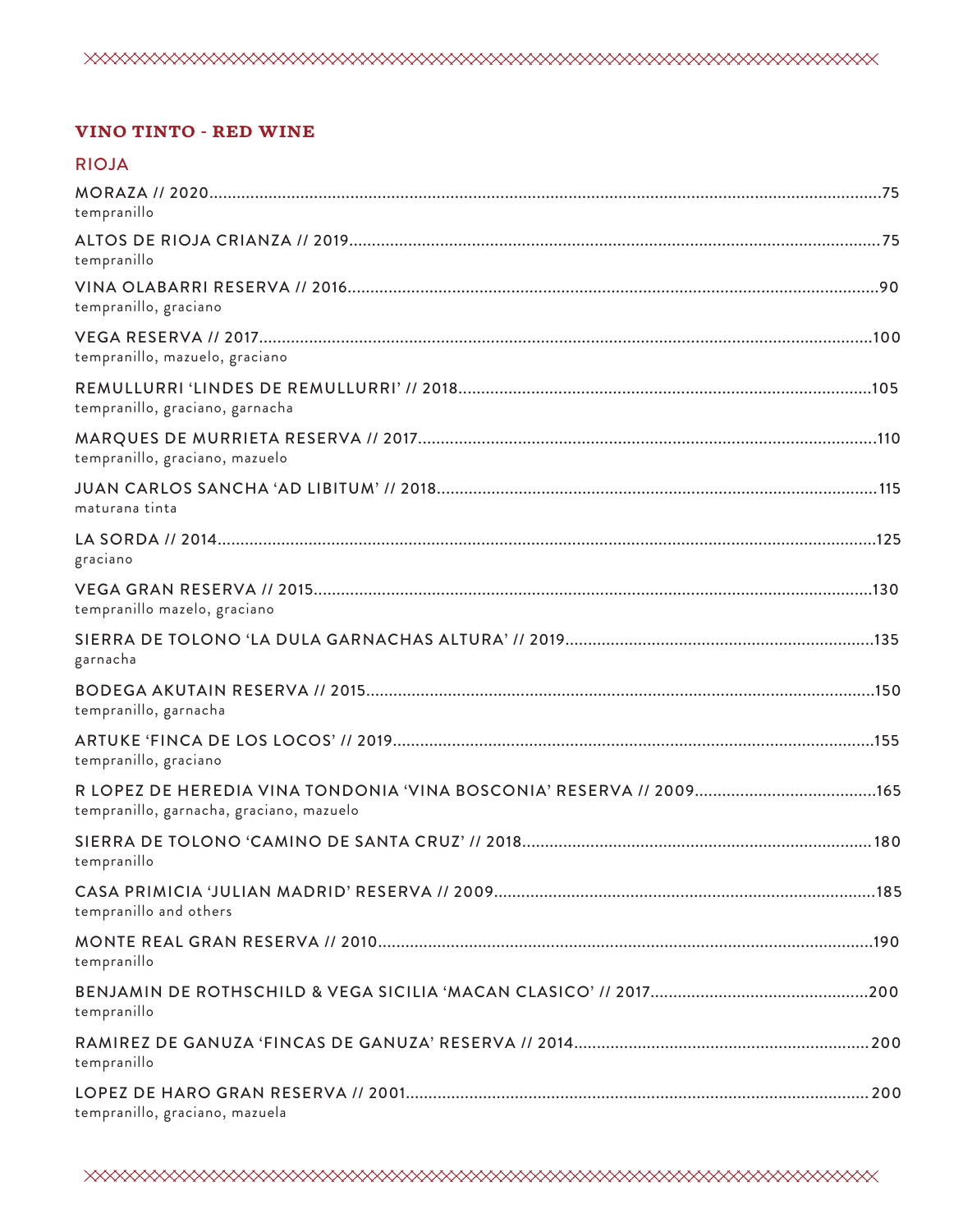| tempranillo                                                                                                 |
|-------------------------------------------------------------------------------------------------------------|
| tempranillo                                                                                                 |
| tempranillo                                                                                                 |
| tempranillo, graciano, mazuelo                                                                              |
| tempranillo, graciano, mazuelo                                                                              |
| MARQUES DE MURRIETA GRAN RESERVA ESPECIAL 'CASTILLO YGAY' // 2009460<br>tempranillo                         |
| R LOPEZ DE HEREDIA VINA TONDONIA 'VINA TONDONIA' GRAN RESERVA // 2001 475<br>tempranillo, graciano, mazuelo |
| tempranillo, graciano, mazuelo                                                                              |
| LOPEZ DE HEREDIA VINA TONDONIA 'VINA TONDONIA' GRAN RESERVA // 1995525<br>tempranillo, graciano, mazuelo    |
| tempranillo                                                                                                 |
| tempranillo                                                                                                 |

## RONDA

| petit verdot |  |
|--------------|--|

## SOMONTANO

| moristel                                          |  |
|---------------------------------------------------|--|
| cabernet sauvignon, tempranillo, garnacha, merlot |  |

# TIERRA DE CASTILLA

| bobal |  |  |  |
|-------|--|--|--|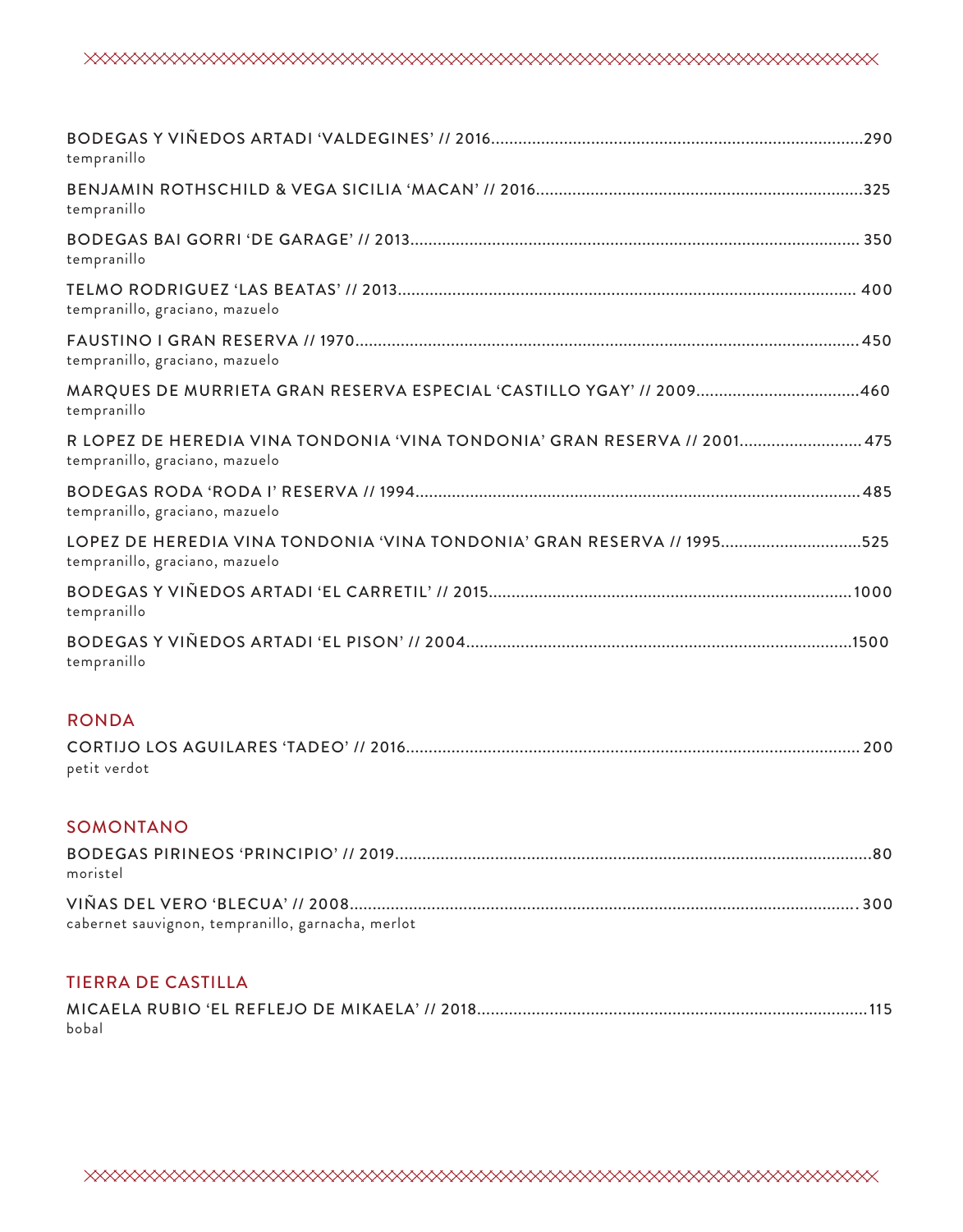#### **VINO TINTO - RED WINE**

| <b>TORO</b> |  |
|-------------|--|
| tempranillo |  |
| tempranillo |  |
| tempranillo |  |
| tempranillo |  |
| tempranillo |  |

## **VALDEORRAS**

| mencia   |  |
|----------|--|
|          |  |
| abarello |  |

## **UTIEL REQUENA**

| bobal |  |
|-------|--|
| bobal |  |

# **YECLA**

| monastrell |  |
|------------|--|
|            |  |
| monastrell |  |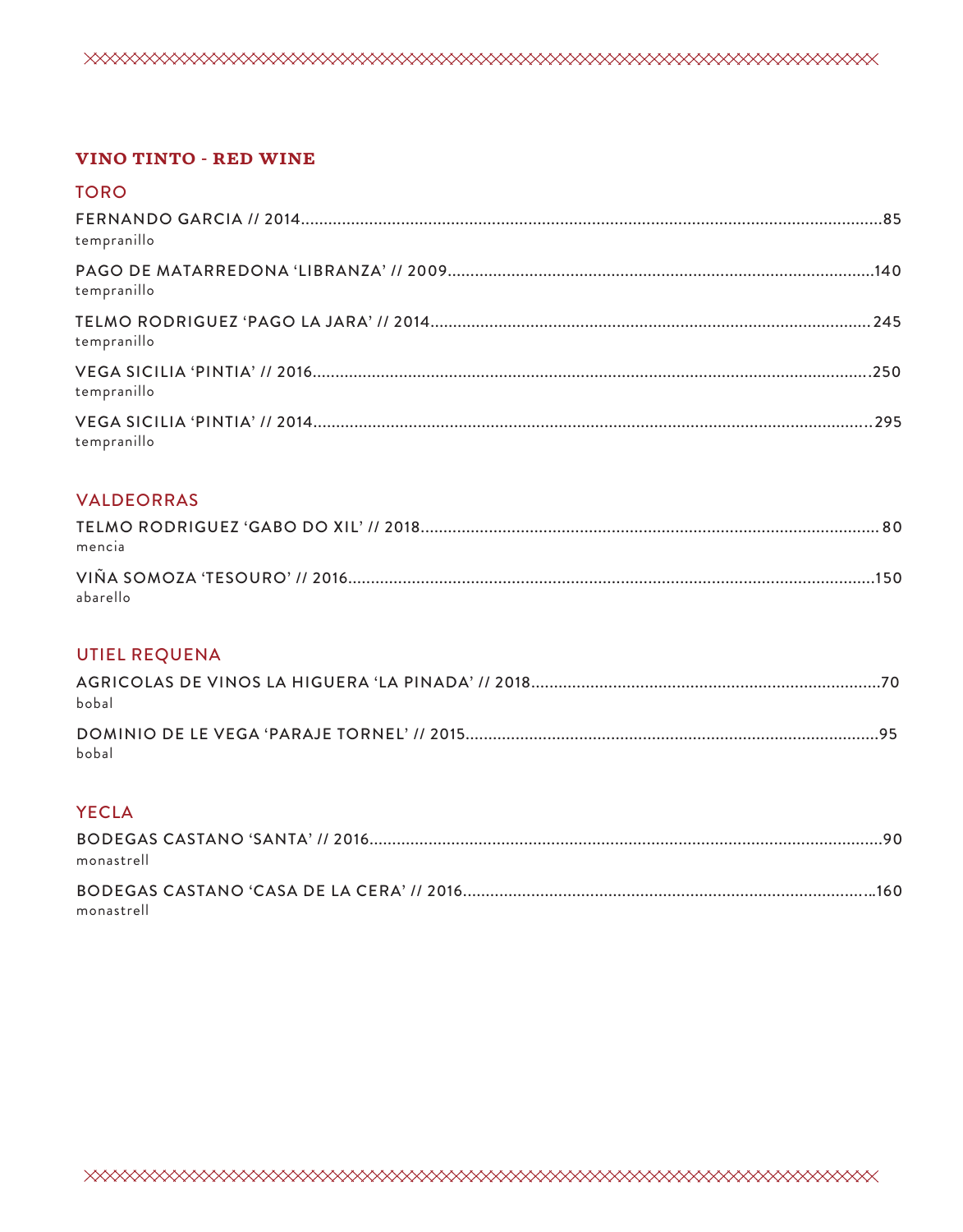

## **GRAN FORMATO DE VINO ROJO - LARGE FORMAT RED WINE**

## RIBERA DEL DUERO

| tempranillo |  |
|-------------|--|
| tempranillo |  |
| tempranillo |  |

#### RIOJA

| tempranillo           |  |
|-----------------------|--|
| tempranillo           |  |
| tempranillo, graciano |  |

## TORO

| tempranillo |  |
|-------------|--|

| <b>VINO DULCE - SWEET WINE</b> | 2oz botella |  |
|--------------------------------|-------------|--|
| muscat                         |             |  |
| sauvignon blanc                |             |  |
| garnacha                       |             |  |
| monastrell                     |             |  |
| sauvignon blanc                |             |  |
| pedro ximénez                  |             |  |

| <b>VINTAGE PORT</b> | 207 | botella |
|---------------------|-----|---------|
|                     |     |         |
| touriga nacional    |     |         |